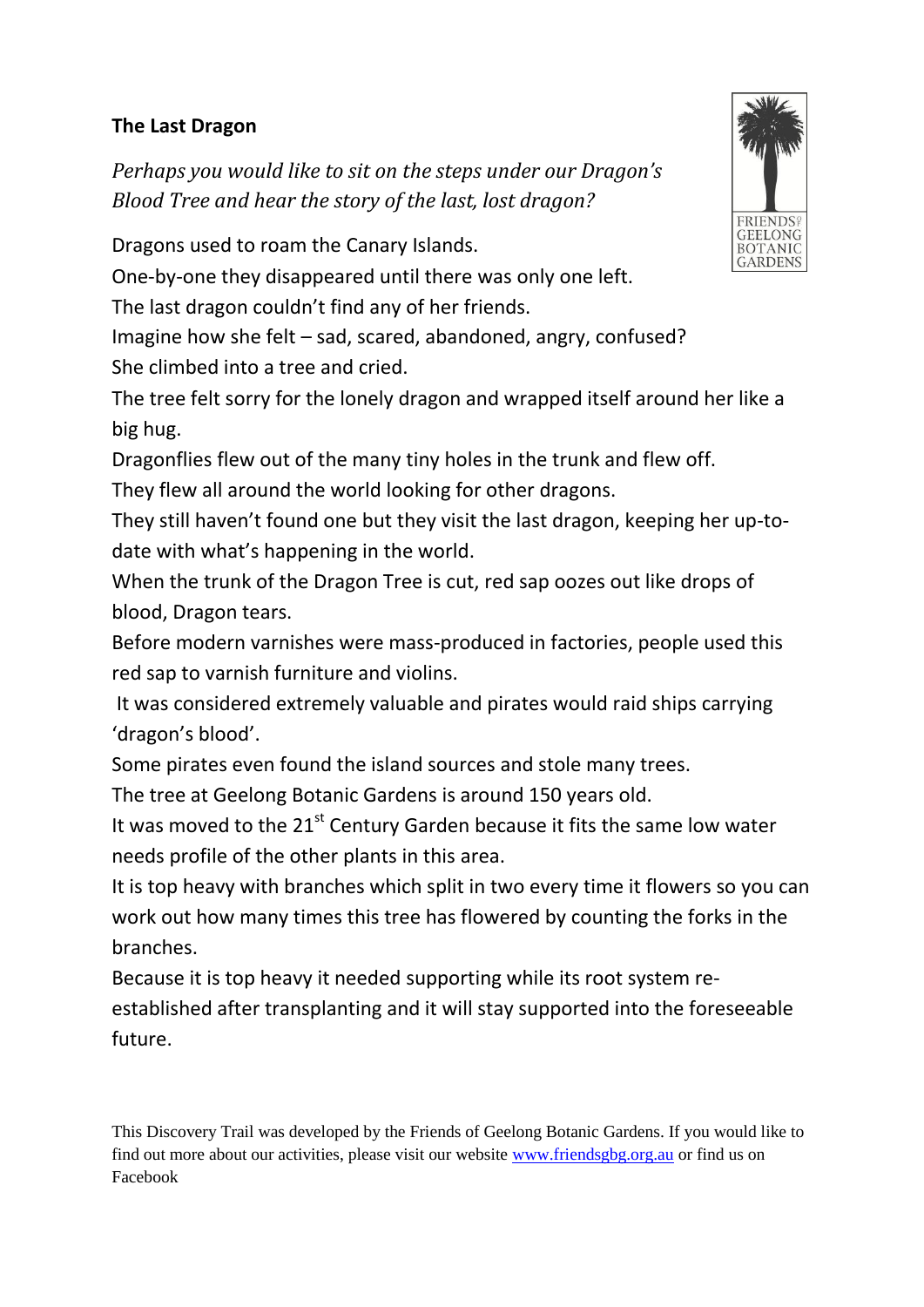## *GEELONG BOTANIC GARDEN DISCOVERY TRAIL*